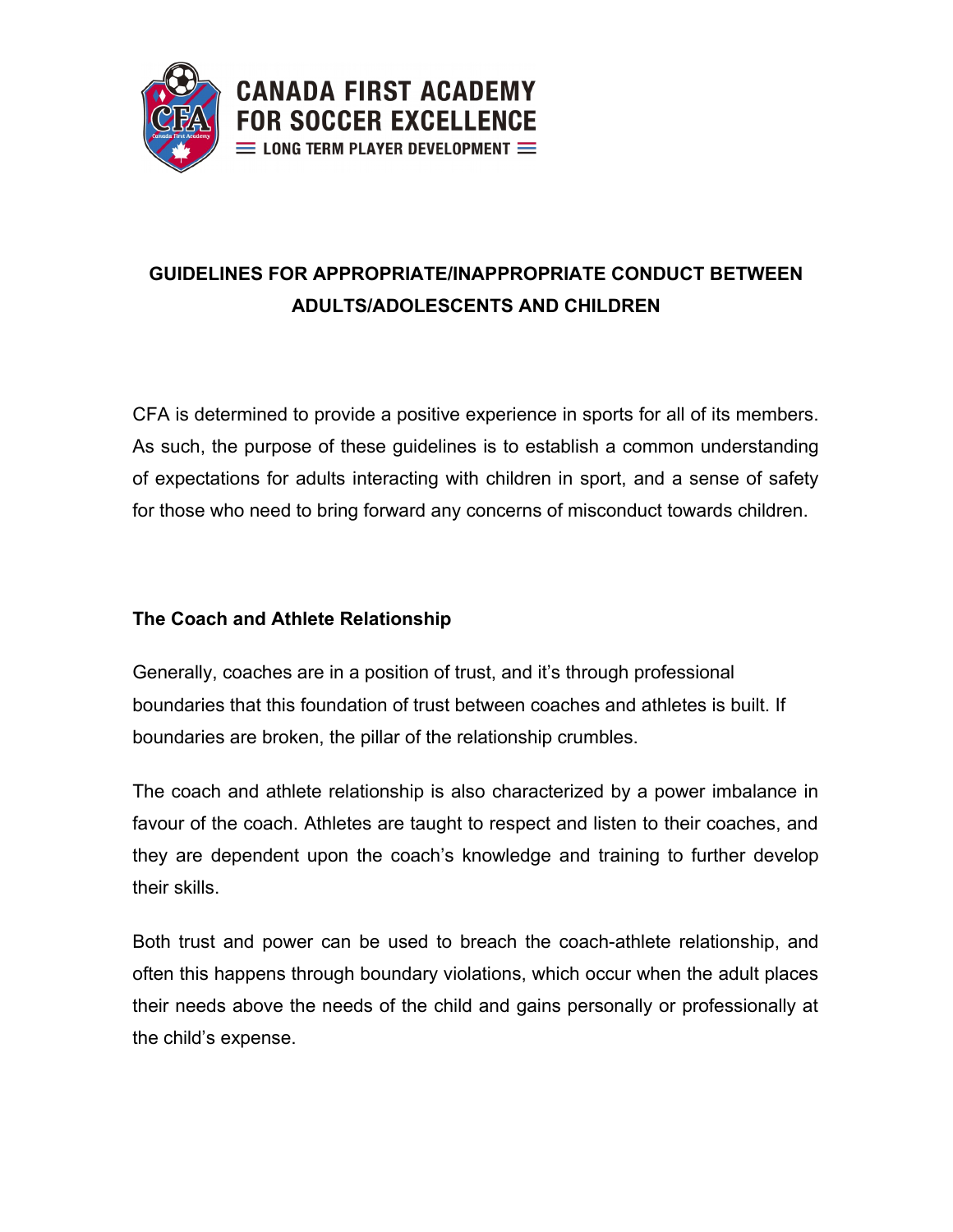

The responsibility is always with the adult to establish and maintain appropriate boundaries with children.

#### **Age of Protection in Canada**

The age of protection (also called the age of consent) is the age at which a young person can legally consent to sexual activity. The age of protection in Canada is generally 16 years old, but the Criminal Code increases that age to 18 in the context of certain relationships. If the child is:

**14 or 15 years old The age difference must be LESS THAN 5 years AND the relative positions of the parties must be such that a child is able to give consent. \*** 

**16 or 17 years old** The relative positions of the parties must be such that child is able to give consent. \*

\*For all children aged 12-17: If the other person is in a position of trust or authority over the child (i.e. a coach, teacher, etc.) the child is dependent on the other person or the relationship is exploitative of the child, the child is NOT able to give consent, making sexual activity in the context of such relationships illegal. **In these situations, only a person ages 18 or older is capable of consent.** The increased age considers the inherent vulnerability of the child and is meant to protect the child in situations that involve a power or other imbalance.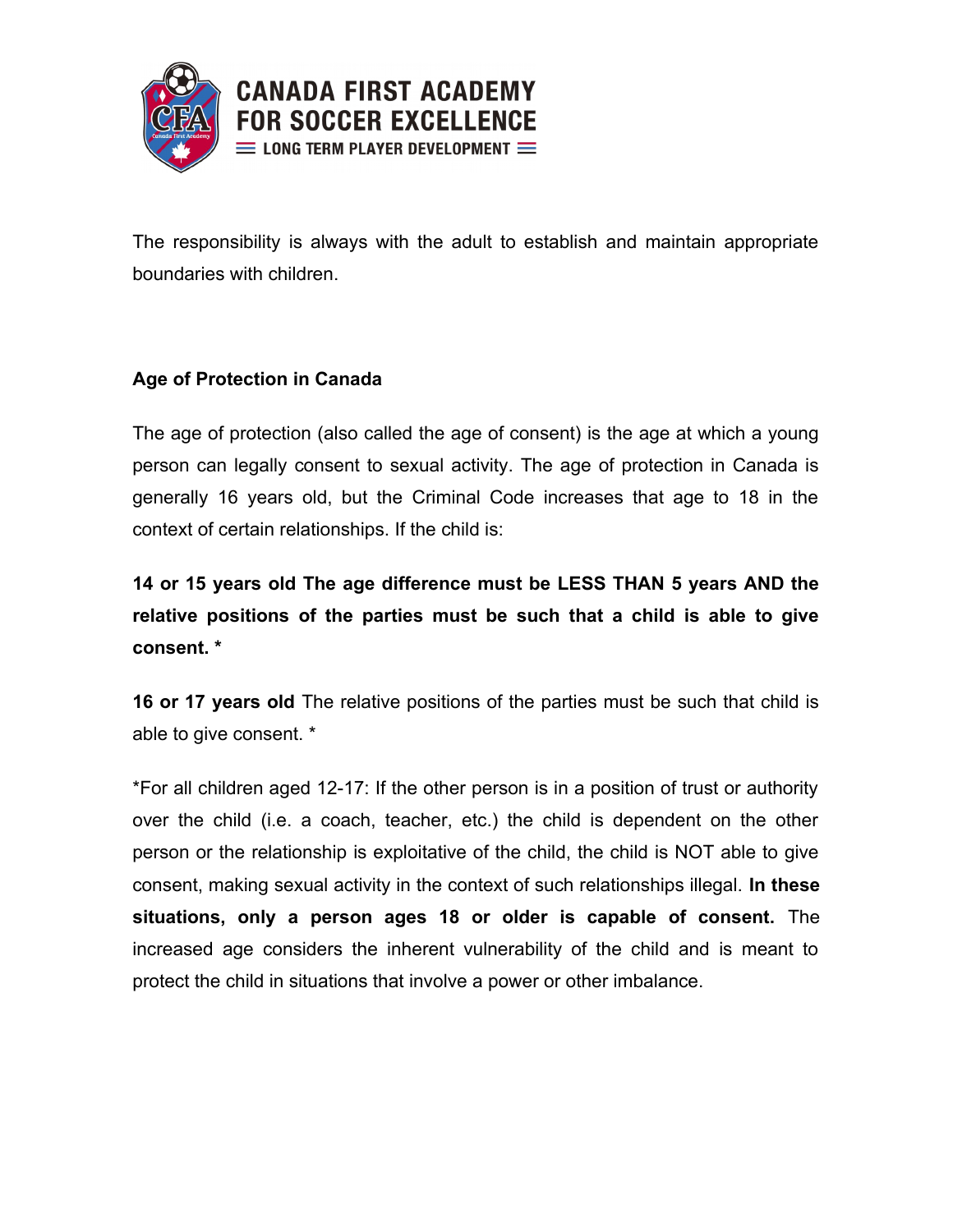

### **Appropriate and Inappropriate Behaviour**

Individuals working or volunteering in sport and expected to model behaviour that upholds public confidence and enhances healthy relationships with children and families.

#### **Examples of Appropriate Behaviour**

- Respectful language, tone and attitude towards others
- Respectful of personal physical and emotional boundaries
- Responding to children to meet the child's needs and not the adult's
- Engaging with children in a manner that would be seen by a reasonable observer as maintaining reasonable boundaries
- Keeping practices open to observation by parents
- Communication with children (including electronic) is transparent and accountable

# **Examples of Inappropriate Behaviour**

- Disrespectful language
- Humiliating or intimidating children
- $\bullet$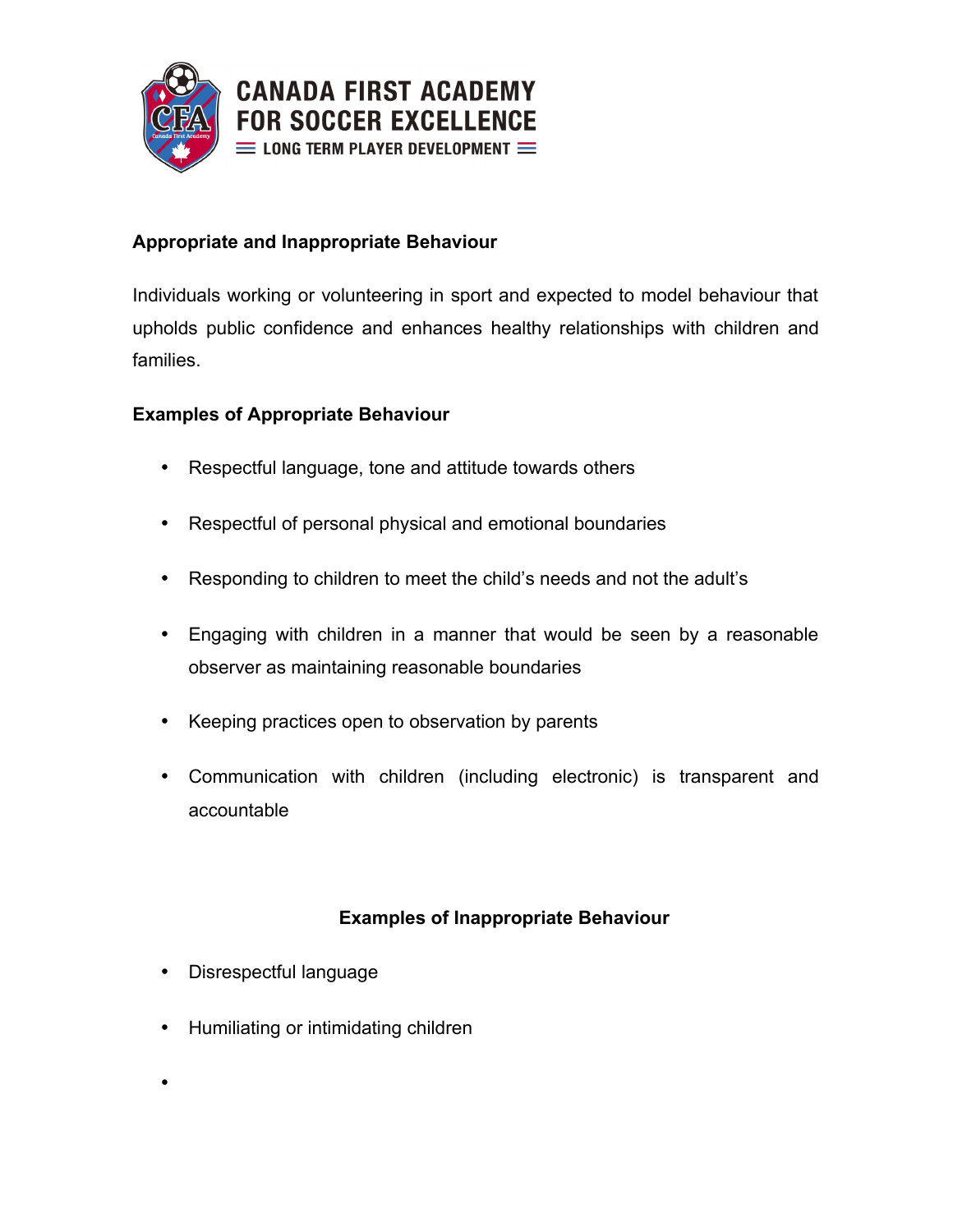

- Inappropriate touching of children (i.e. massaging, stroking, caressing, roughhousing, tickling)
- Confiding or sharing overly personal information with a child
- Asking children to keep secrets
- Electronic communication with children that is persona and not directly tied to coaching duties
- Communication that is sexual or flirtatious
- Pictures taken with personal devices or in change rooms

# **Standard of Measure for Maintain Appropriate Boundaries**

All interactions and activities with children should be (including electronic communication):

- Transparent
- Accountable
- Tied to coaching/volunteering duties
- In response to meeting the child's need